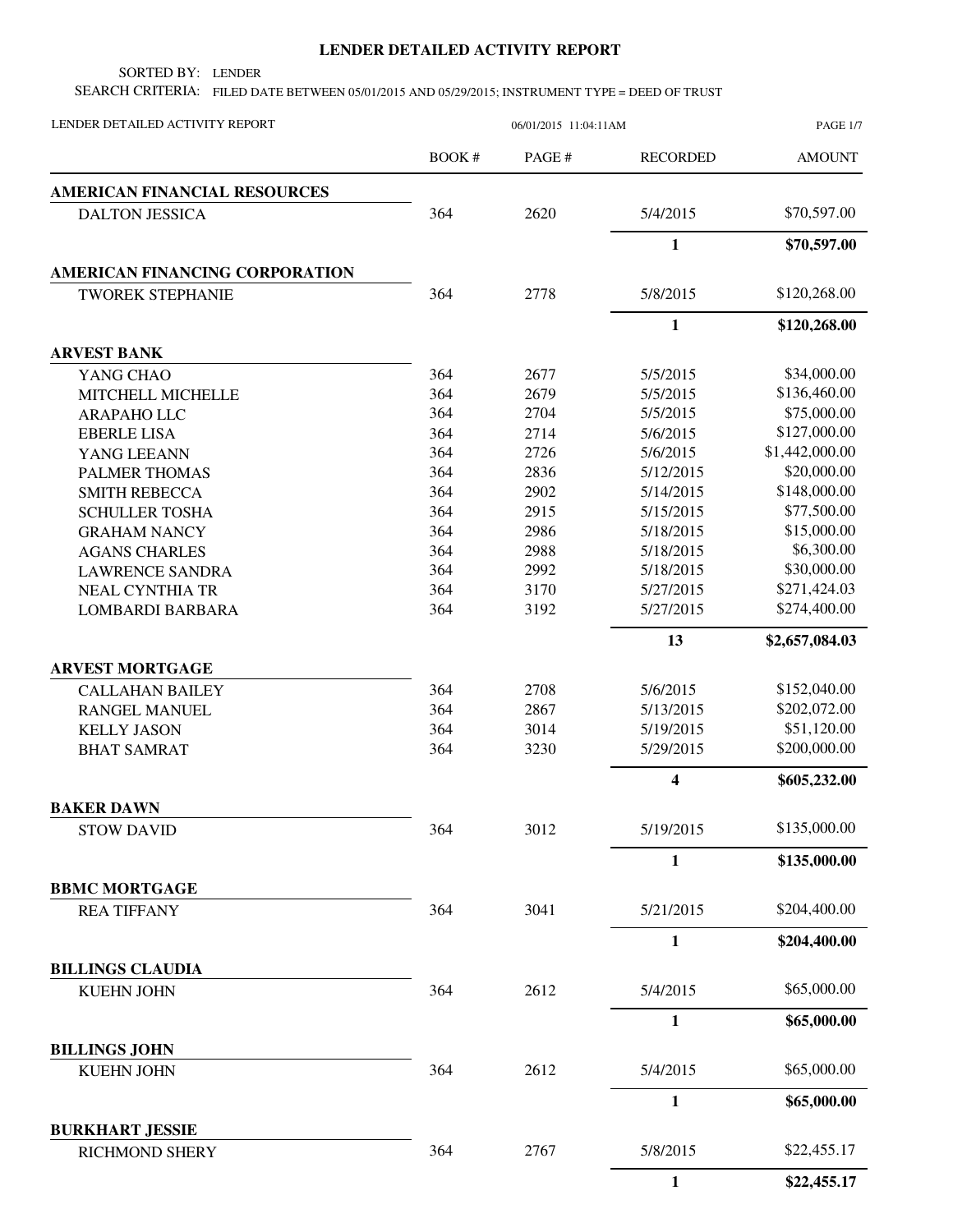|                                        | <b>BOOK#</b> | PAGE# | <b>RECORDED</b>         | <b>AMOUNT</b>  |
|----------------------------------------|--------------|-------|-------------------------|----------------|
| <b>BURKHART RANDY</b>                  |              |       |                         |                |
| RICHMOND TODD                          | 364          | 2767  | 5/8/2015                | \$22,455.17    |
|                                        |              |       | 1                       | \$22,455.17    |
| <b>CALIBER HOME LOANS</b>              |              |       |                         |                |
| <b>ARNOLD ELIZABETH</b>                | 364          | 3064  | 5/21/2015               | \$96,224.00    |
|                                        |              |       | 1                       | \$96,224.00    |
| <b>CARRINGTON MORTGAGE SERVICES</b>    |              |       |                         |                |
| <b>MESSNER SHAWNA</b>                  | 364          | 2893  | 5/14/2015               | \$138,722.00   |
|                                        |              |       | 1                       | \$138,722.00   |
| <b>COHU GARY TR</b>                    |              |       |                         |                |
| HUBCO INVESTMENTS, LLC                 | 364          | 2921  | 5/15/2015               | \$35,000.00    |
| HUBCO INVESTMENTS, LLC                 | 364          | 2923  | 5/15/2015               | \$85,000.00    |
|                                        |              |       | $\boldsymbol{2}$        | \$120,000.00   |
| <b>COMMERCE BANK</b>                   |              |       |                         |                |
| <b>LANDOLL KARLA</b>                   | 364          | 2745  | 5/7/2015                | \$238,000.00   |
| <b>SAVAGE JERRY</b>                    | 364          | 3143  | 5/26/2015               | \$130,000.00   |
| <b>CLARK PETER</b>                     | 364          | 3205  | 5/28/2015               | \$24,000.00    |
|                                        |              |       | $\overline{\mathbf{3}}$ | \$392,000.00   |
| <b>COMMUNITY BANK &amp; TRUST</b>      |              |       |                         |                |
| <b>REPLOGLE ERIN</b>                   | 364          | 2706  | 5/6/2015                | \$108,000.00   |
| <b>MORAN ANNETTE</b>                   | 364          | 2762  | 5/8/2015                | \$125,600.00   |
| <b>BARR BRENNA</b>                     | 364          | 2806  | 5/11/2015               | \$84,350.00    |
| <b>ELLIS MARISSA</b>                   | 364          | 3091  | 5/22/2015               | \$60,385.00    |
| WOHLENHAUS HOLLY                       | 364          | 3124  | 5/26/2015               | \$66,400.00    |
|                                        |              |       | 5                       | \$444,735.00   |
| <b>COMMUNITY BANK AND TRUST</b>        |              |       |                         |                |
| <b>OBERZAN CHRISTINA</b>               | 364          | 2658  | 5/4/2015                | \$25,000.00    |
| LIGHTHEART COLLECTIBLES, LLC           | 364          | 3082  | 5/22/2015               | \$66,971.00    |
| <b>BRADSHAW MAELLEN</b>                | 364          | 3120  | 5/26/2015               | \$88,000.00    |
| <b>OAKES KAREN</b>                     | 364          | 3253  | 5/29/2015               | \$28,000.00    |
|                                        |              |       | 4                       | \$207,971.00   |
| <b>COMMUNITY NATIONAL BANK</b>         |              |       |                         |                |
| <b>DODSON JOSHUA</b>                   | 364          | 3057  | 5/21/2015               | \$76,000.00    |
| MARETH ENTERPRISES LLC                 | 364          | 3058  | 5/21/2015               | \$800,000.00   |
|                                        |              |       | $\overline{2}$          | \$876,000.00   |
| <b>ENTERPRISE BANK &amp; TRUST</b>     |              |       |                         |                |
| NEOSHO, MISSOURI ASSISTED LIVING PROPE | 364          | 3007  | 5/19/2015               | \$5,741,871.00 |
|                                        |              |       | 1                       | \$5,741,871.00 |
| <b>FCS FINANCIAL</b>                   |              |       |                         |                |
| <b>MOORE TIA</b>                       | 364          | 2602  | 5/1/2015                | \$48,000.00    |
| THAO CHAO                              | 364          | 2663  | 5/4/2015                | \$69,500.00    |
| <b>MOORE TIA</b>                       | 364          | 2696  | 5/5/2015                | \$280,000.00   |
|                                        |              |       | 3                       | \$397,500.00   |

LENDER DETAILED ACTIVITY REPORT 06/01/2015 11:04:11AM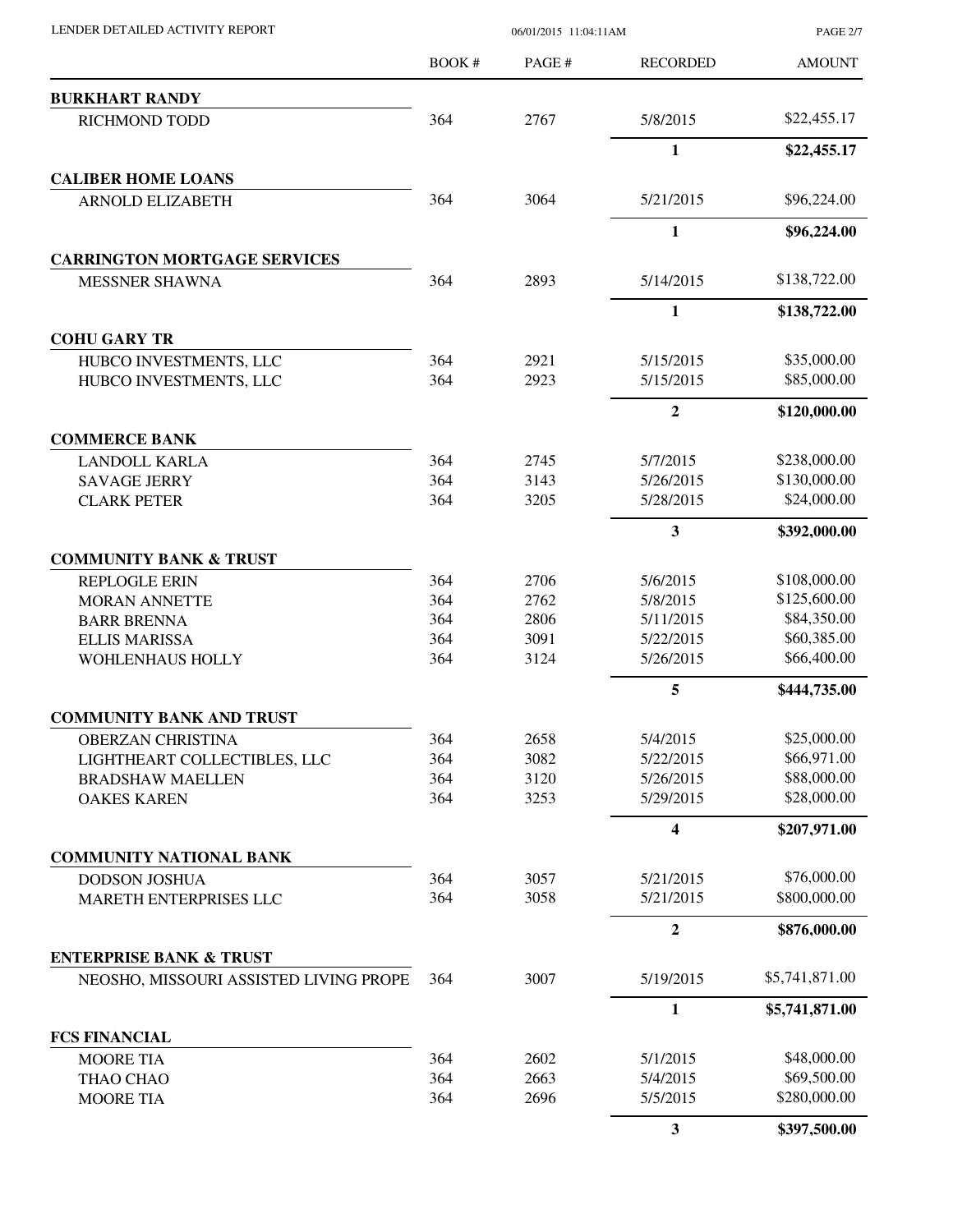| LENDER DETAILED ACTIVITY REPORT |  |
|---------------------------------|--|
|                                 |  |

06/01/2015 11:04:11AM

PAGE 3/7

|                                                           | BOOK # | PAGE # | <b>RECORDED</b>         | <b>AMOUNT</b>  |
|-----------------------------------------------------------|--------|--------|-------------------------|----------------|
| <b>FIRST COMMUNITY BANK</b>                               |        |        |                         |                |
| <b>WILSON CHEYENNE</b>                                    | 364    | 2636   | 5/4/2015                | \$93,180.00    |
| <b>FANCHER NOVA</b>                                       | 364    | 2770   | 5/8/2015                | \$144,753.90   |
| <b>GIBBENS MELISSA</b>                                    | 364    | 2772   | 5/8/2015                | \$111,000.00   |
| <b>HOWE SHELBY</b>                                        | 364    | 2849   | 5/12/2015               | \$43,125.00    |
| <b>DECKER JENNIFER</b>                                    | 364    | 2939   | 5/15/2015               | \$547,500.00   |
| PAUL SHELLEY                                              | 364    | 2953   | 5/18/2015               | \$40,000.00    |
| <b>HAYNES BRADLEY</b>                                     | 364    | 2996   | 5/18/2015               | \$77,900.00    |
| <b>GOSSETT MARTHA</b>                                     | 364    | 3094   | 5/22/2015               | \$42,138.50    |
| <b>GOODER MIRANDA</b>                                     | 364    | 3146   | 5/26/2015               | \$109,725.00   |
| DAME INVESTMENTS, LLC                                     | 364    | 3148   | 5/26/2015               | \$71,825.00    |
| <b>KINGREY DEBORAH</b>                                    | 364    | 3202   | 5/28/2015               | \$25,260.00    |
|                                                           |        |        | 11                      | \$1,306,407.40 |
| <b>FLAGSTAR BANK</b>                                      |        |        |                         |                |
| DEMAN RUSSELL                                             | 364    | 2694   | 5/5/2015                | \$217,414.00   |
|                                                           |        |        | $\mathbf{1}$            | \$217,414.00   |
| <b>FLAT BRANCH MORTGAGE</b>                               |        |        |                         |                |
| <b>EVERITT DANIEL</b>                                     | 364    | 2689   | 5/5/2015                | \$362,737.00   |
|                                                           |        |        | $\mathbf{1}$            | \$362,737.00   |
| FREEDOM DIRECT CORPORATION<br><b>LEE FARON</b>            | 364    | 2698   | 5/5/2015                | \$162,000.00   |
|                                                           |        |        |                         |                |
|                                                           |        |        | $\mathbf{1}$            | \$162,000.00   |
| <b>FREEDOM MORTGAGE</b>                                   |        |        |                         |                |
| <b>GARDLEY SARA</b>                                       | 364    | 3122   | 5/26/2015               | \$77,569.00    |
| <b>JONES CARLA</b>                                        | 364    | 3178   | 5/27/2015               | \$77,461.00    |
|                                                           |        |        | $\overline{2}$          | \$155,030.00   |
| <b>GATEWAY MORTGAGE GROUP</b>                             |        |        |                         |                |
| <b>SCHULTZ ASHLEY</b>                                     | 364    | 2742   | 5/7/2015                | \$57,000.00    |
| <b>BOYD VANESSA</b>                                       | 364    | 2998   | 5/18/2015               | \$188,237.00   |
| <b>BURKHART TANA</b>                                      | 364    | 3240   | 5/29/2015               | \$98,443.00    |
| <b>LEONARD AMBER</b>                                      | 364    | 3261   | 5/29/2015               | \$169,700.00   |
|                                                           |        |        | $\overline{\mathbf{4}}$ | \$513,380.00   |
| <b>GATEWAY MORTGAGE GROUP, LLC</b><br><b>BOYD VANESSA</b> | 364    | 3180   | 5/27/2015               | \$188,237.00   |
|                                                           |        |        |                         |                |
|                                                           |        |        | $\mathbf{1}$            | \$188,237.00   |
| <b>GREAT SOUTHERN BANK</b>                                |        |        |                         |                |
| <b>BENNER KRISTY</b>                                      | 364    | 2686   | 5/5/2015                | \$145,000.00   |
| <b>HANSON RICHARD</b>                                     | 364    | 3177   | 5/27/2015               | \$108,000.00   |
| <b>MATTHEWS CARMEN</b>                                    | 364    | 3209   | 5/28/2015               | \$44,675.00    |
|                                                           |        |        | $\mathbf{3}$            | \$297,675.00   |
| <b>GUARANTY BANK</b>                                      |        |        |                         | \$3,020,000.00 |
| QUALITY LODGING PROPERTIES OF JOPLIN, L                   | 364    | 2912   | 5/14/2015               |                |
|                                                           |        |        | $\mathbf{1}$            | \$3,020,000.00 |
| <b>HENDRICKS GARY</b><br><b>MAJOR MAX</b>                 | 364    | 2830   | 5/12/2015               | \$98,500.00    |
|                                                           |        |        | $\mathbf{1}$            | \$98,500.00    |
|                                                           |        |        |                         |                |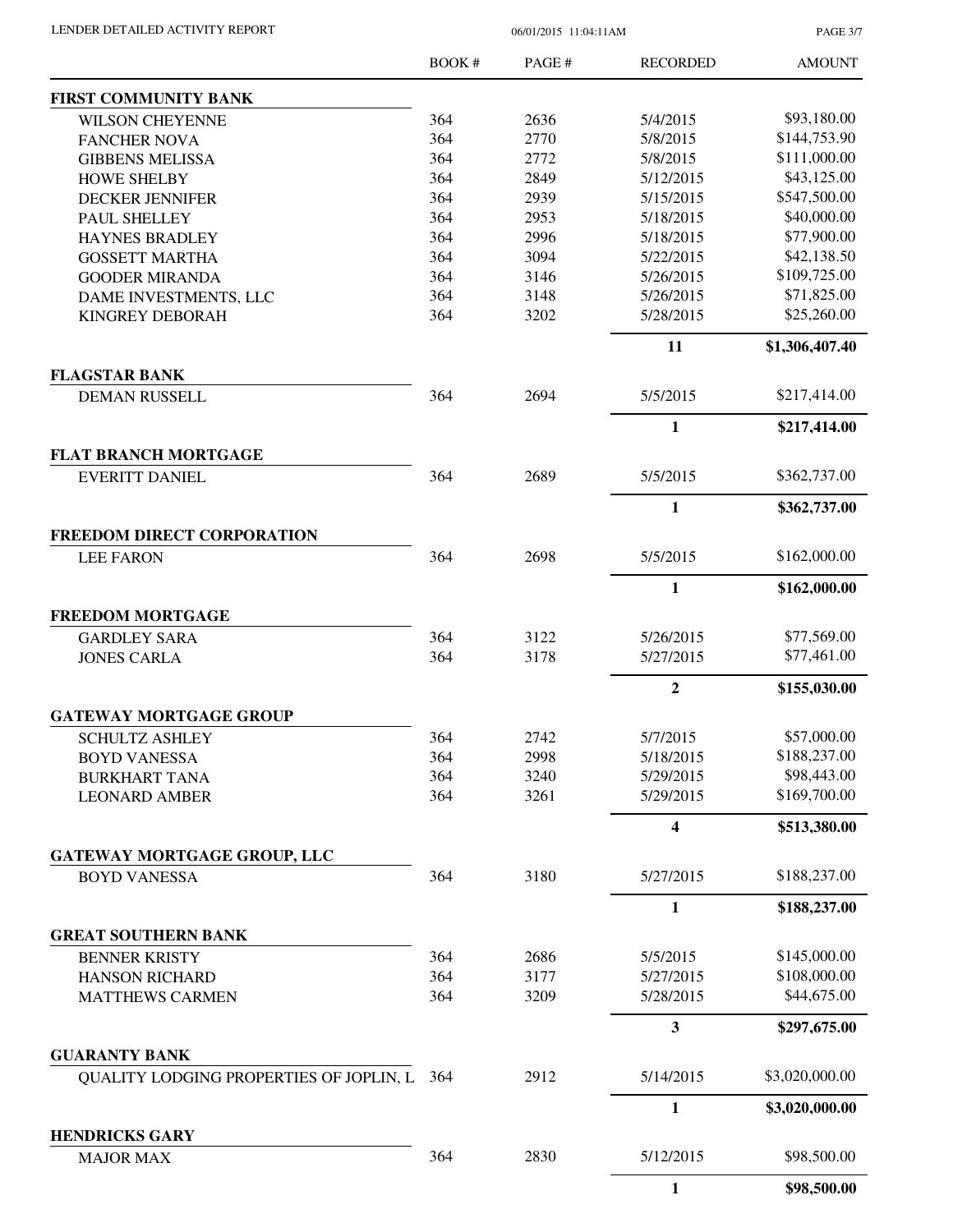PAGE 4/7

|                                                         | BOOK# | PAGE# | <b>RECORDED</b>         | <b>AMOUNT</b> |
|---------------------------------------------------------|-------|-------|-------------------------|---------------|
| <b>HOMETOWN BANK</b>                                    |       |       |                         |               |
| <b>ARKLE BRITTANY</b>                                   | 364   | 2733  | 5/6/2015                | \$218,877.00  |
| LETTS CARLETTA                                          | 364   | 2826  | 5/11/2015               | \$161,500.00  |
| <b>RUDDICK ROCKY</b>                                    | 364   | 2832  | 5/12/2015               | \$81,000.00   |
| CHRIST'S COMMUNITY UNITED METHODIST C                   | 364   | 3024  | 5/19/2015               | \$223,000.00  |
| PANNELL MICHELLE                                        | 364   | 3151  | 5/26/2015               | \$280,000.00  |
|                                                         |       |       | 5                       | \$964,377.00  |
| <b>JONES JOHN</b><br><b>STOW MARY</b>                   | 364   | 3012  | 5/19/2015               | \$135,000.00  |
|                                                         |       |       | $\mathbf{1}$            | \$135,000.00  |
| <b>JONES STEPHEN</b>                                    |       |       |                         |               |
| <b>STOW JOHN</b>                                        | 364   | 3012  | 5/19/2015               | \$135,000.00  |
|                                                         |       |       | 1                       | \$135,000.00  |
| <b>MAILES CARMEN</b>                                    |       |       |                         |               |
| <b>MAJOR MAX</b>                                        | 364   | 2830  | 5/12/2015               | \$98,500.00   |
|                                                         |       |       | $\mathbf{1}$            | \$98,500.00   |
| <b>MAILES FAMILY TRUST</b><br><b>MAJOR LYRIC</b>        | 364   | 2830  | 5/12/2015               | \$98,500.00   |
|                                                         |       |       | 1                       | \$98,500.00   |
| <b>MAX CAPITAL</b>                                      |       |       |                         |               |
| <b>MILLET JUDY</b>                                      | 364   | 2928  | 5/15/2015               | \$73,000.00   |
|                                                         |       |       | 1                       | \$73,000.00   |
| <b>MCELYEA CHARLES</b>                                  |       |       |                         |               |
| <b>GAUDETTE KEVIN</b>                                   | 364   | 2617  | 5/4/2015                | \$38,500.00   |
| <b>BRAMAN WESLEY</b>                                    | 364   | 3103  | 5/22/2015               | \$254,000.00  |
|                                                         |       |       | $\boldsymbol{2}$        | \$292,500.00  |
| <b>MID-MISSOURI BANK</b>                                |       |       |                         |               |
| PENNINGTON SHERRY                                       | 364   | 2638  | 5/4/2015                | \$100,000.00  |
| <b>BOES RUTH</b>                                        | 364   | 2669  | 5/4/2015                | \$223,249.00  |
| <b>FULTON GALE</b>                                      | 364   | 3074  | 5/22/2015               | \$30,000.00   |
|                                                         |       |       | $\overline{\mathbf{3}}$ | \$353,249.00  |
| MIMUTUAL MORTGAGE<br><b>HURN PATRICK</b>                | 364   | 2990  | 5/18/2015               | \$157,926.00  |
|                                                         |       |       | 1                       | \$157,926.00  |
| <b>MISSOURI MORTGAGE SERVICES</b>                       |       |       |                         |               |
| MUSSER TIMOTHY                                          | 364   | 2821  | 5/11/2015               | \$69,387.00   |
|                                                         |       |       | $\mathbf{1}$            | \$69,387.00   |
| MISSOURI MORTGAGE SERVICES LLC                          |       |       |                         |               |
| <b>CAIN JEWEL</b>                                       | 364   | 2812  | 5/11/2015               | \$73,469.00   |
|                                                         |       |       | 1                       | \$73,469.00   |
| <b>MORTGAGE RESEARCH CENTER</b><br><b>COPELAND MARK</b> | 364   | 2661  | 5/4/2015                | \$91,500.00   |
|                                                         |       |       | $\mathbf{1}$            | \$91,500.00   |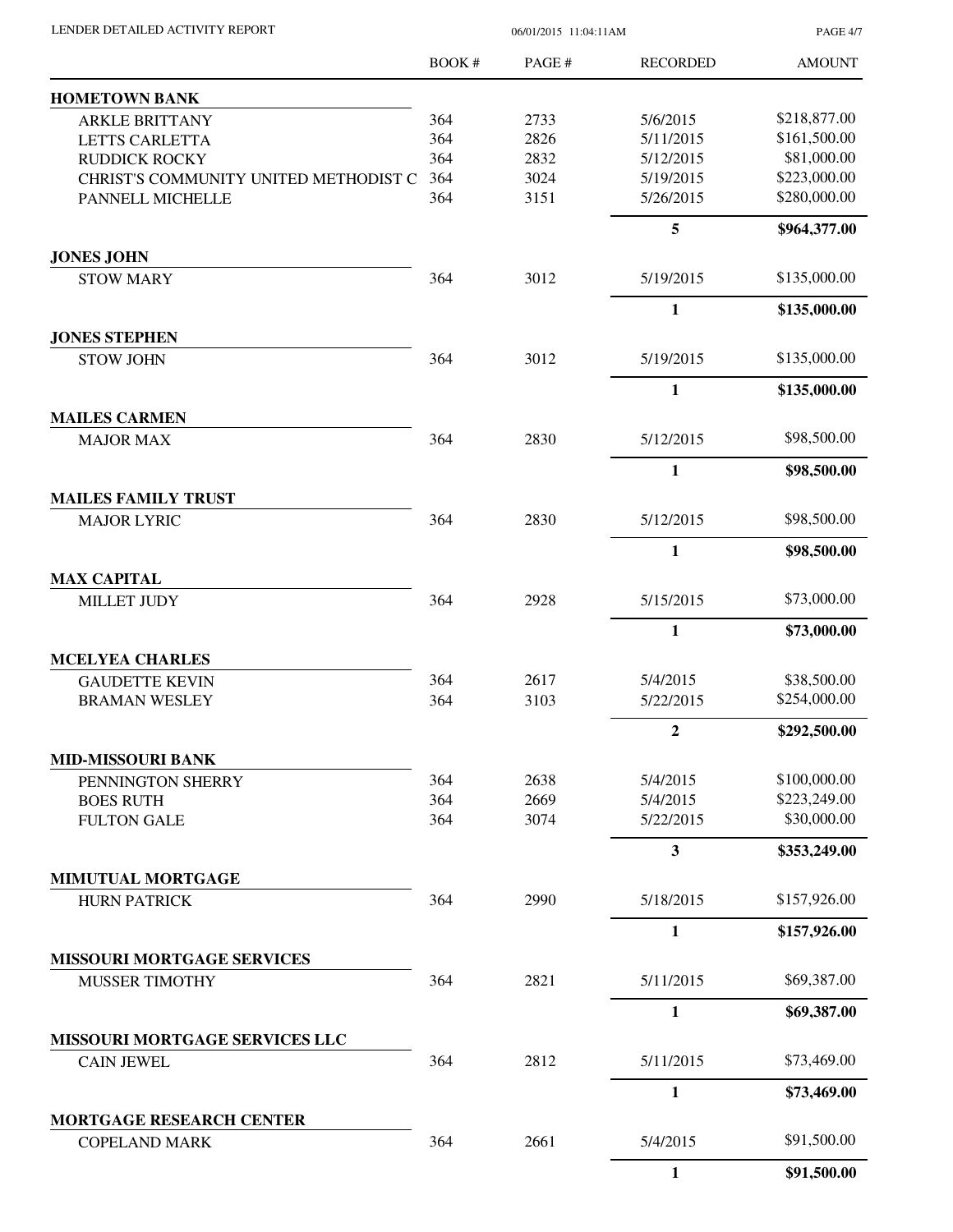| LENDER DETAILED ACTIVITY REPORT |  |
|---------------------------------|--|

06/01/2015 11:04:11AM

PAGE 5/7

|                                                     | BOOK # | PAGE # | <b>RECORDED</b>         | <b>AMOUNT</b> |
|-----------------------------------------------------|--------|--------|-------------------------|---------------|
| <b>OAKSTAR BANK</b>                                 |        |        |                         |               |
| <b>GOLLHOFER JAMES</b>                              | 364    | 2783   | 5/8/2015                | \$327,750.00  |
|                                                     |        |        | 1                       | \$327,750.00  |
| <b>PAWIUS KAREN</b>                                 |        |        |                         |               |
| PRITCHARD JOAN                                      | 364    | 2717   | 5/6/2015                | \$36,000.00   |
|                                                     |        |        | 1                       | \$36,000.00   |
| <b>PEOPLES BANK</b>                                 |        |        |                         |               |
| <b>WOOD ELIZABETH</b>                               | 364    | 2756   | 5/8/2015                | \$245,500.00  |
| <b>HEATH SHANNON</b>                                | 364    | 2886   | 5/14/2015               | \$97,000.00   |
| <b>HENSON TAMMY</b>                                 | 364    | 3022   | 5/19/2015               | \$50,000.00   |
| PENDERGRAFT GEORGE                                  | 364    | 3139   | 5/26/2015               | \$68,000.00   |
|                                                     |        |        | 4                       | \$460,500.00  |
| <b>PINNACLE BANK</b>                                |        |        |                         |               |
| <b>WRIGHT VICTORI</b>                               | 364    | 3257   | 5/29/2015               | \$25,500.00   |
|                                                     |        |        | $\mathbf{1}$            | \$25,500.00   |
| PREMIA MORTGAGE                                     |        |        |                         | \$172,000.00  |
| <b>CHRISTIE SHERI</b>                               | 364    | 3198   | 5/28/2015               |               |
|                                                     |        |        | 1                       | \$172,000.00  |
| PREMIER HOME MORTGAGE                               |        |        |                         |               |
| RENKOSKI LAWRENCE                                   | 364    | 2594   | 5/1/2015                | \$35,920.00   |
| <b>MATTHEWS REBECCA</b>                             | 364    | 3062   | 5/21/2015               | \$92,857.00   |
| <b>MERTENS MICHAEL</b>                              | 364    | 3068   | 5/21/2015               | \$82,653.00   |
| <b>ROBINSON LAWRENCE</b>                            | 364    | 3162   | 5/27/2015               | \$63,775.00   |
|                                                     |        |        | $\overline{\mathbf{4}}$ | \$275,205.00  |
| <b>QUICKEN LOANS</b>                                |        |        |                         |               |
| <b>GINGER DANYA</b>                                 | 364    | 2837   | 5/12/2015               | \$32,458.00   |
| <b>BEAM DARLENE</b>                                 | 364    | 3031   | 5/20/2015               | \$96,250.00   |
| <b>GLIDEWELL BEN</b>                                | 364    | 3195   | 5/27/2015               | \$206,196.00  |
|                                                     |        |        | 3                       | \$334,904.00  |
| <b>QUICKEN OANS</b>                                 |        |        |                         |               |
| <b>SMITH CRYSTIE</b>                                | 364    | 3096   | 5/22/2015               | \$165,250.00  |
|                                                     |        |        | $\mathbf{1}$            | \$165,250.00  |
| <b>RANDOLPH KAREN TR</b><br><b>GONZALEZ ALBERTO</b> | 364    | 3213   | 5/28/2015               | \$332,000.00  |
|                                                     |        |        |                         |               |
| SIMMONS FIRST NATIONAL BANK                         |        |        | 1                       | \$332,000.00  |
| <b>FRY ABRON</b>                                    | 364    | 2749   | 5/7/2015                | \$265,000.00  |
| SNODGRASS DEBBIE                                    | 364    | 2926   | 5/15/2015               | \$154,812.00  |
|                                                     |        |        | $\overline{2}$          | \$419,812.00  |
|                                                     |        |        |                         |               |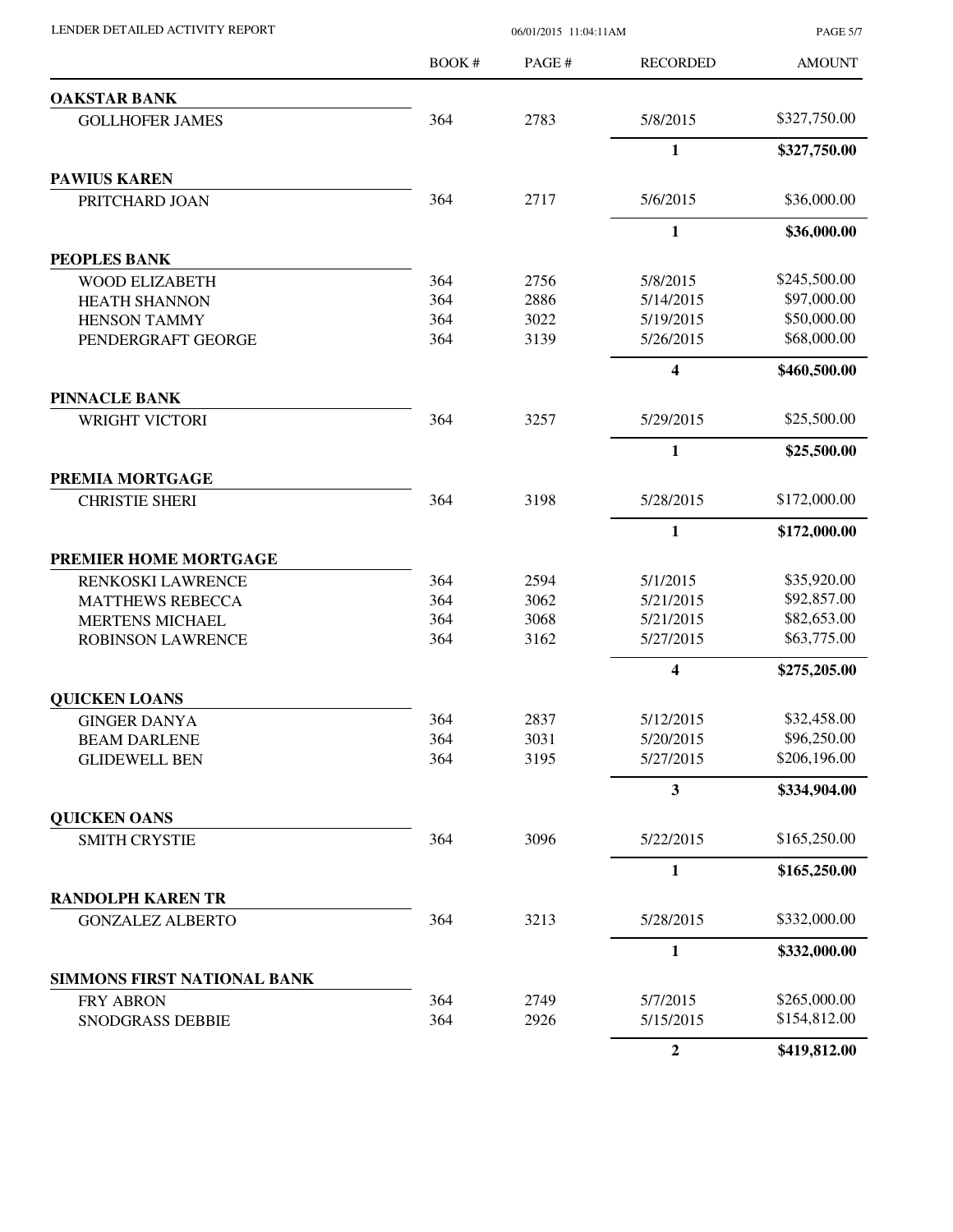LENDER DETAILED ACTIVITY REPORT 06/01/2015 11:04:11AM

PAGE 6/7

|                                             | BOOK # | PAGE# | <b>RECORDED</b>  | <b>AMOUNT</b>  |
|---------------------------------------------|--------|-------|------------------|----------------|
| SOUTHWEST MISSOURI BANK                     |        |       |                  |                |
| <b>DAVIS PHYLLIS</b>                        | 364    | 2604  | 5/1/2015         | \$250,000.00   |
| <b>MANN SHERRI</b>                          | 364    | 2606  | 5/1/2015         | \$23,000.00    |
| <b>HERRELL BILLIE</b>                       | 364    | 2608  | 5/4/2015         | \$50,000.00    |
| <b>GAUDETTE DEBORAH</b>                     | 364    | 2614  | 5/4/2015         | \$158,525.00   |
| <b>MOSER KRISTINA</b>                       | 364    | 2678  | 5/5/2015         | \$50,000.00    |
| <b>THOMPSON JEFFINER</b>                    | 364    | 2690  | 5/5/2015         | \$123,600.00   |
| <b>SWIFT DEBRA</b>                          | 364    | 2710  | 5/6/2015         | \$20,000.00    |
| P & J DEVELOPING, LLC                       | 364    | 2711  | 5/6/2015         | \$600,000.00   |
| <b>COSS KIMBERLY</b>                        | 364    | 2759  | 5/8/2015         | \$70,400.00    |
| PETERS KELLY                                | 364    | 2815  | 5/11/2015        | \$100,000.00   |
| <b>BEAVER SUZANNA</b>                       | 364    | 2835  | 5/12/2015        | \$214,700.00   |
| <b>RAINWATER LARRY</b>                      | 364    | 2846  | 5/12/2015        | \$234,000.00   |
| <b>MANN SHERRI</b>                          | 364    | 2884  | 5/14/2015        | \$67,800.00    |
| <b>EWING LISA</b>                           | 364    | 2896  | 5/14/2015        | \$90,000.00    |
| <b>WALDEN TINA</b>                          | 364    | 2981  | 5/18/2015        | \$33,000.00    |
| <b>SPRINGER JOHN</b>                        | 364    | 2982  | 5/18/2015        | \$144,000.00   |
| <b>LIVINGSTON DAVID</b>                     | 364    | 2983  | 5/18/2015        | \$30,605.00    |
| <b>BRAGG HIRAM</b>                          | 364    | 3010  | 5/19/2015        | \$41,338.00    |
| <b>WARNER RICKY</b>                         | 364    | 3030  | 5/20/2015        | \$61,600.00    |
| <b>CRISTY MARSHA</b>                        | 364    | 3065  | 5/21/2015        | \$100,000.00   |
| <b>DOSS NATHAN</b>                          | 364    | 3076  | 5/22/2015        | \$106,400.00   |
| <b>AYTES BELINDA</b>                        | 364    | 3114  | 5/22/2015        | \$161,000.00   |
| <b>DEMENT JOYCE</b>                         | 364    | 3134  | 5/26/2015        | \$155,000.00   |
| <b>ABBOTT CHRISTINA</b>                     | 364    | 3215  | 5/28/2015        | \$173,469.00   |
| <b>GOEPFERT MARLAN</b>                      | 364    | 3226  | 5/29/2015        | \$204,725.00   |
|                                             |        |       | 25               | \$3,263,162.00 |
| SOUTHWEST MISSOURI PROPERTIES, LLC          |        |       |                  |                |
| <b>MENDEZ EDWIN</b>                         | 364    | 2787  | 5/8/2015         | \$26,500.00    |
|                                             |        |       | 1                | \$26,500.00    |
| <b>STATE FARM BANK</b>                      | 364    | 3087  | 5/22/2015        | \$150,000.00   |
| <b>RENIKER CAROLYN</b>                      |        |       |                  |                |
| <b>SUN WEST MORTGAGE</b>                    |        |       | 1                | \$150,000.00   |
| YANG SENG                                   | 364    | 2592  | 5/1/2015         | \$211,131.00   |
|                                             |        |       | 1                | \$211,131.00   |
| <b>SUNTRUST MORTGAGE</b>                    |        |       |                  |                |
| <b>JUDY CAROLINA</b>                        | 364    | 2874  | 5/13/2015        | \$33,832.00    |
| <b>WILKINSON TARA</b>                       | 364    | 2890  | 5/14/2015        | \$123,000.00   |
|                                             |        |       | $\boldsymbol{2}$ | \$156,832.00   |
| THE CORNERSTONE BANK                        |        |       |                  |                |
| <b>SAMPSON STACI</b>                        | 364    | 2914  | 5/15/2015        | \$240,000.00   |
| <b>JONES KRISTY</b>                         | 364    | 3160  | 5/27/2015        | \$116,500.00   |
|                                             |        |       | $\boldsymbol{2}$ | \$356,500.00   |
| THE MORTGAGE HOUSE<br><b>JOHNSTON LINDA</b> | 364    | 3247  | 5/29/2015        | \$50,000.00    |
|                                             |        |       | $\mathbf{1}$     | \$50,000.00    |